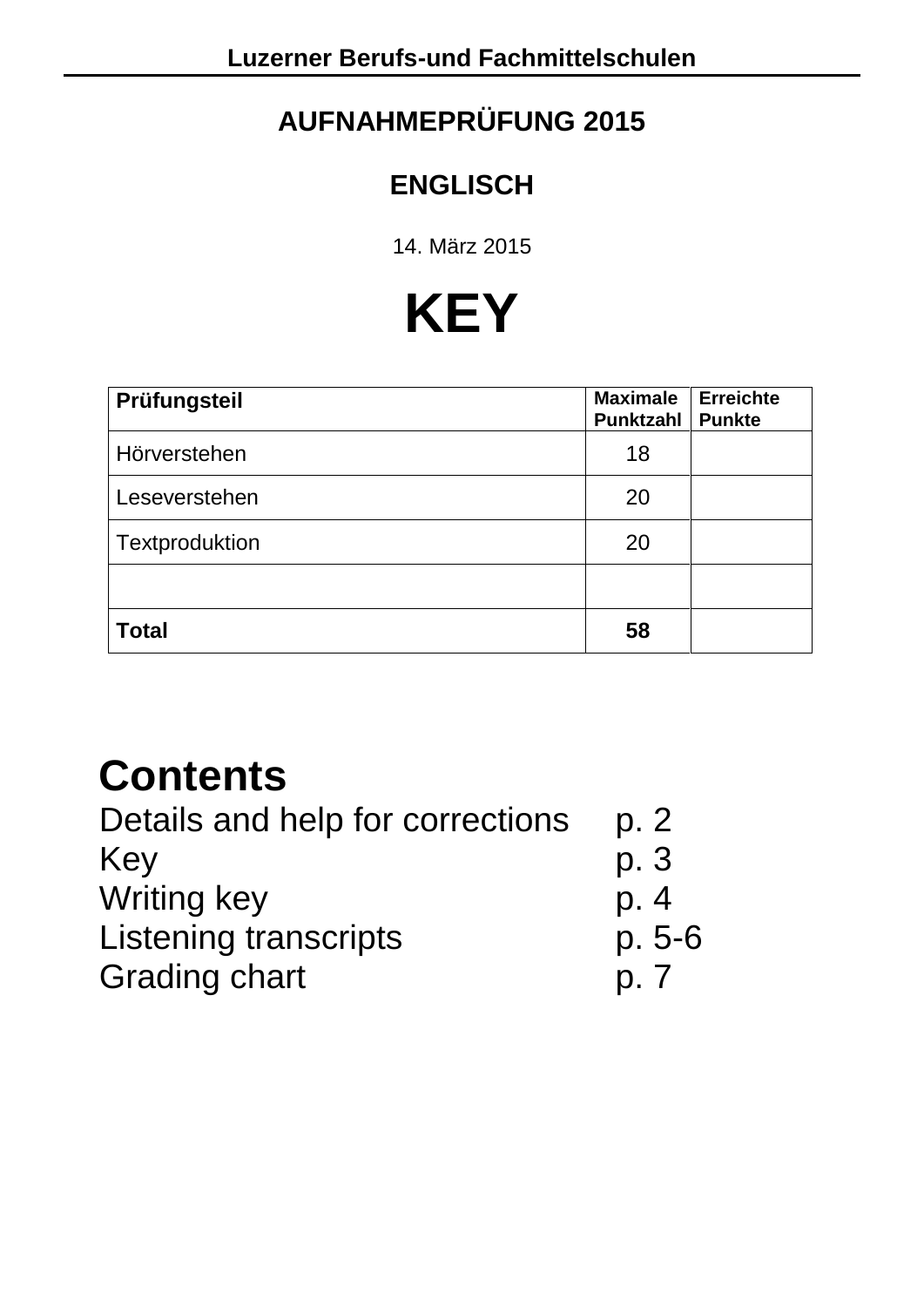# Details and help for corrections

#### **LISTENING**

*Part 1: 2 points for each correct answer.* 

#### **Specifications for the correction of the listening comprehension part 1**

- If the answer is complete and spelt correctly: 2 points
- For two word answers: if one word is correct: 1 point
- For minor spelling mistakes  $(=$  word would be pronounced the same): 2 points
- Minor grammar mistake (e.g. plural/singular): 1 point
- word is incomprehensible / would be pronounced differently: 0 point

*Part 2: 1 point for each correct answer.* 

#### **READING**

*Part 1: 2 points for each correct answer. Part 2: 1 point for each correct answer.* 

#### **WRITING**

#### **Specifications for the correction of the writing task.**

• If candidates do not write enough words they usually do not get the full amount of points for *task* (see details in table). It is also explained in the table that if it is far too short the candidate gets only 1 point for *task.* 

- If candidates write too many words they will not be penalised unless they write irrelevant things (see details in table).
- Problems with the format (letter/email, etc.) can be penalised by giving fewer *task* points.
- Problems with the register can be penalised by giving fewer *language* points.
- Lifting from the task can be sanctioned by giving fewer *language* points (range).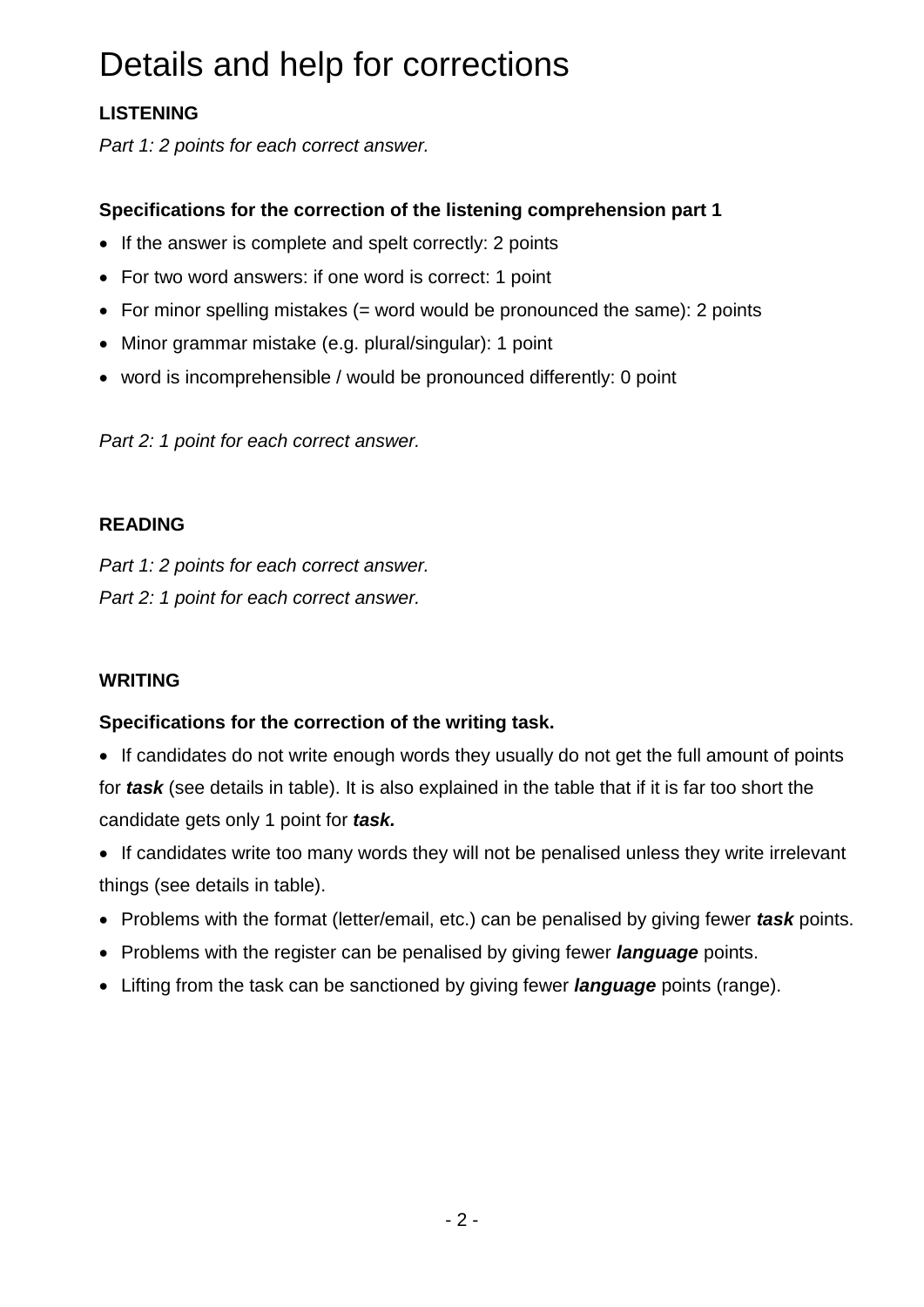**LISTENING \_\_\_\_ / 18 points**

|                |                                             |          |                   |                | Part 1 Fill in the missing information.        |                          |                   |                                                                                                                                                                                                                                |                          | $\frac{1}{2}$ / 12 points |  |  |  |
|----------------|---------------------------------------------|----------|-------------------|----------------|------------------------------------------------|--------------------------|-------------------|--------------------------------------------------------------------------------------------------------------------------------------------------------------------------------------------------------------------------------|--------------------------|---------------------------|--|--|--|
|                |                                             | 1. Lords |                   |                |                                                | 4. (a) traditional lunch |                   |                                                                                                                                                                                                                                |                          |                           |  |  |  |
|                |                                             |          |                   |                | 2. (small) (Norman) church                     |                          | 5. witchcraft     |                                                                                                                                                                                                                                |                          |                           |  |  |  |
|                |                                             |          | 3. hiding places  |                |                                                |                          | 6. five/5 bridges |                                                                                                                                                                                                                                |                          |                           |  |  |  |
|                | Part 2 Choose the correct answer A, B or C. |          |                   |                |                                                |                          |                   |                                                                                                                                                                                                                                |                          | $\frac{1}{1}$ / 6 points  |  |  |  |
|                | 1.                                          |          | a b               | $\overline{c}$ |                                                |                          | 4. a              | <u>b</u>                                                                                                                                                                                                                       | $\mathbf C$              |                           |  |  |  |
|                | 2.                                          |          | a <u>b</u>        | $\mathbf C$    |                                                |                          | 5. a              |                                                                                                                                                                                                                                |                          |                           |  |  |  |
|                |                                             | 3. a     | $b \qquad \qquad$ | $\mathbf C$    |                                                |                          | 6. a              | $\overline{\mathbf{p}}$                                                                                                                                                                                                        | $\mathbf C$              |                           |  |  |  |
| <b>READING</b> |                                             |          |                   |                |                                                |                          |                   | $\frac{1}{20}$ points                                                                                                                                                                                                          |                          |                           |  |  |  |
|                |                                             |          |                   |                | Part 1 Choose the correct answer a, b, c or d. |                          |                   |                                                                                                                                                                                                                                |                          | $\frac{1}{2}$ / 10 points |  |  |  |
|                |                                             | 1. a     |                   | b c d          |                                                |                          | 4. a              |                                                                                                                                                                                                                                | b c d                    |                           |  |  |  |
|                |                                             | 2. a     | $\mathbf{b}$      | $\mathbf{C}$   | d                                              |                          | 5. <u>a</u>       | b and the state of the state of the state of the state of the state of the state of the state of the state of the state of the state of the state of the state of the state of the state of the state of the state of the stat | $\mathbf C$              | d                         |  |  |  |
|                |                                             | 3. a     |                   |                |                                                |                          |                   |                                                                                                                                                                                                                                |                          |                           |  |  |  |
|                |                                             |          |                   |                |                                                |                          |                   |                                                                                                                                                                                                                                |                          |                           |  |  |  |
|                |                                             |          | 1. a <u>b</u>     | $\mathbf{C}$   | d                                              |                          | 6. a              |                                                                                                                                                                                                                                | b c                      | <u>d</u>                  |  |  |  |
|                |                                             |          | 2. a b $c$        |                | d                                              |                          |                   |                                                                                                                                                                                                                                | 7. <u>a</u> b c          | d                         |  |  |  |
|                |                                             | 3. a     |                   | $\mathbf{b}$ c | d                                              |                          | 8. a              | $\mathsf{b}$                                                                                                                                                                                                                   | $\mathbf{C}$             | <u>d</u>                  |  |  |  |
|                | 4. a                                        |          |                   | b <b>c</b> d   |                                                |                          | 9. a              | $\mathbf{b}$ c                                                                                                                                                                                                                 |                          | d                         |  |  |  |
|                | 5. a                                        |          | <u>b</u>          | $\mathbf{C}$   | d                                              |                          | 10. a             | b and the state of the state of the state of the state of the state of the state of the state of the state of the state of the state of the state of the state of the state of the state of the state of the state of the stat | $\underline{\mathbf{c}}$ | d                         |  |  |  |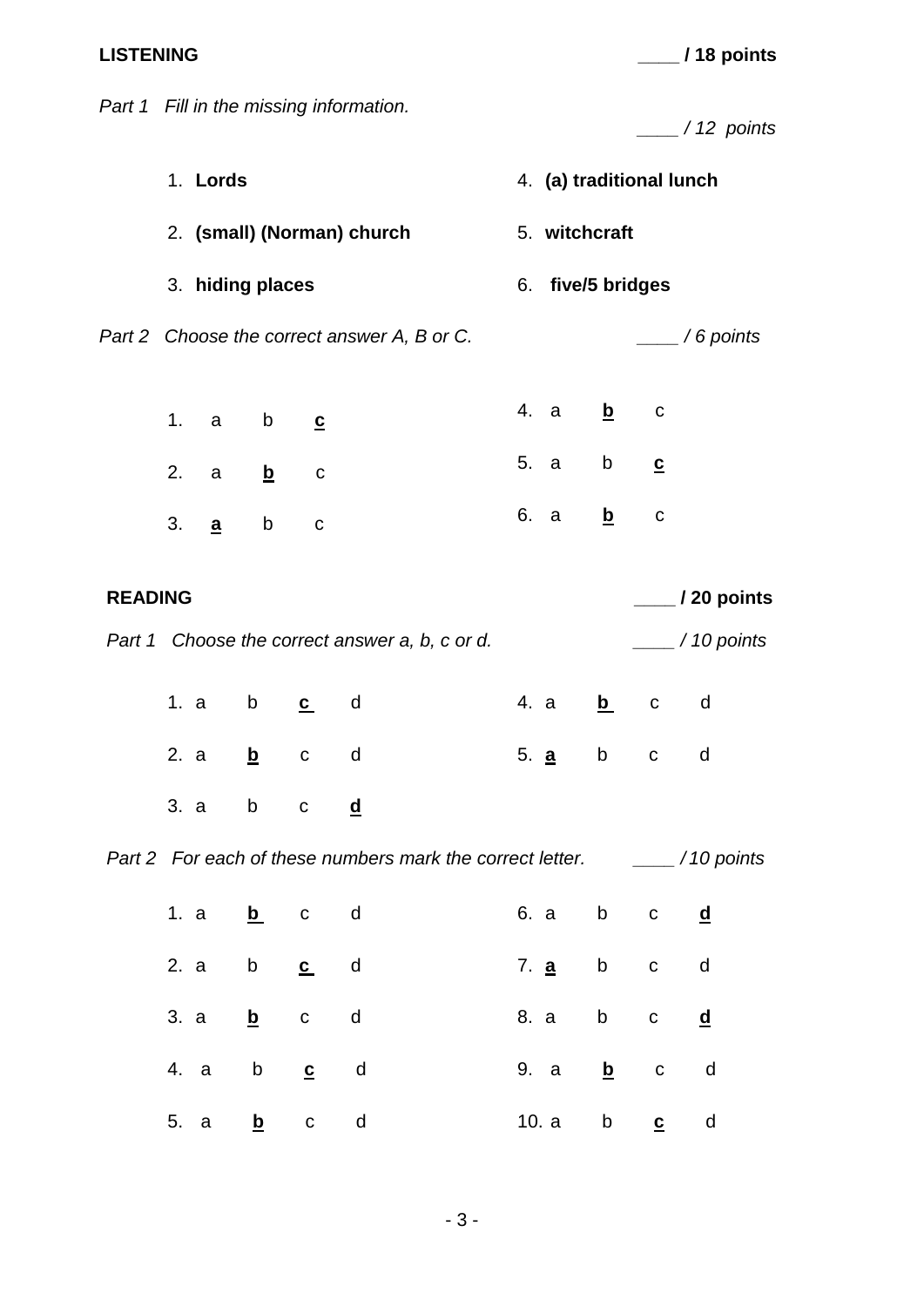### **WRITING KEY** *\_\_\_\_ /* **20 points**

|                        | <b>Task</b>                                                                                                                                                                                                                                                                                                                             | Language                                                                                                                                                                                                                                                                                                                                                                      |                  |
|------------------------|-----------------------------------------------------------------------------------------------------------------------------------------------------------------------------------------------------------------------------------------------------------------------------------------------------------------------------------------|-------------------------------------------------------------------------------------------------------------------------------------------------------------------------------------------------------------------------------------------------------------------------------------------------------------------------------------------------------------------------------|------------------|
| $9-$<br>10             | Very good attempt at task, including all<br>required content in full with little or no<br>digression. Generally coherent, or<br>requiring no effort by the reader.                                                                                                                                                                      | Generally good control, and confident use of<br>PET language. Coherent linking of sentences<br>using simple cohesive devices.<br>Language includes complex sentences and a<br>range of structures and vocabulary. Language<br>errors may still be present, but they are minor,<br>due to ambition, and do not impede<br>communication                                         | $9 -$<br>10      |
| $7-$<br>8              | Good attempt at task, covering all the<br>content elements, with some elaboration.<br>There may be some minor repetition or<br>digression, though overall reasonably<br>coherent and requiring minimal effort on<br>the part of the reader                                                                                              | Reasonable control of language and linking of<br>sentences. Language is either unambitious (i.e.<br>avoiding complex structures and using a narrow<br>range of vocabulary but accurate), or ambitious<br>(i.e. attempting a range of structures and<br>vocabulary) but with some errors, although the<br>errors do not generally impede communication.                        | $7 - 8$          |
| $\overline{5}$<br>6    | Reasonable attempt at task. May be a<br>rather simple account with little<br>elaboration, or a fuller attempt combining<br>some repetition or digression. One<br>significant element of required content<br>may have been omitted. Coherent enough<br>to make meaning clear, although a little<br>effort may be required by the reader. | Evidence of some control of language, and<br>simple sentence structure generally sound.<br>Language likely to be unambitious, or if<br>ambitious probably flawed. A number of errors<br>may be present, e.g. in structures, tenses,<br>spelling, articles, prepositions, but they do not<br>generally impede communication. Linking of<br>sentences not always maintained.    | $\overline{5-6}$ |
| $3-$<br>$\overline{4}$ | Some attempt at task, possibly indicating<br>limited understanding of what is required.<br>Two elements of required content may<br>have been omitted, or there will be<br>noticeable irrelevance or incoherence,<br>which will require considerable effort by<br>the reader. The task may be unfinished.                                | Erratic control of sentence structure and use of<br>tenses, e.g. past simple not used appropriately in<br>many cases. Language may be very<br>simplistic/limited/repetitive. Errors in the<br>spelling of PET vocabulary often occur.<br>Language errors will impede communication at<br>times. Punctuation may be noticeably absent,<br>leading to incoherence of sentences. | $3-4$            |
| $1-$<br>$\overline{2}$ | Poor attempt at task, including little of<br>relevance, and /or it is far too short or very<br>incoherent.                                                                                                                                                                                                                              | Very poor control of language. Difficult to<br>understand due to frequent errors in areas such as<br>grammar, spelling or sentence construction.<br>There may be a general absence of punctuation,<br>leading to serious incoherence.                                                                                                                                         | $1 - 2$          |
| $\mathbf{0}$           | Candidate has misunderstood or<br>misinterpreted task. Content bears no<br>relation to task.                                                                                                                                                                                                                                            | Achieves nothing. Language impossible to<br>understand.                                                                                                                                                                                                                                                                                                                       | $\overline{0}$   |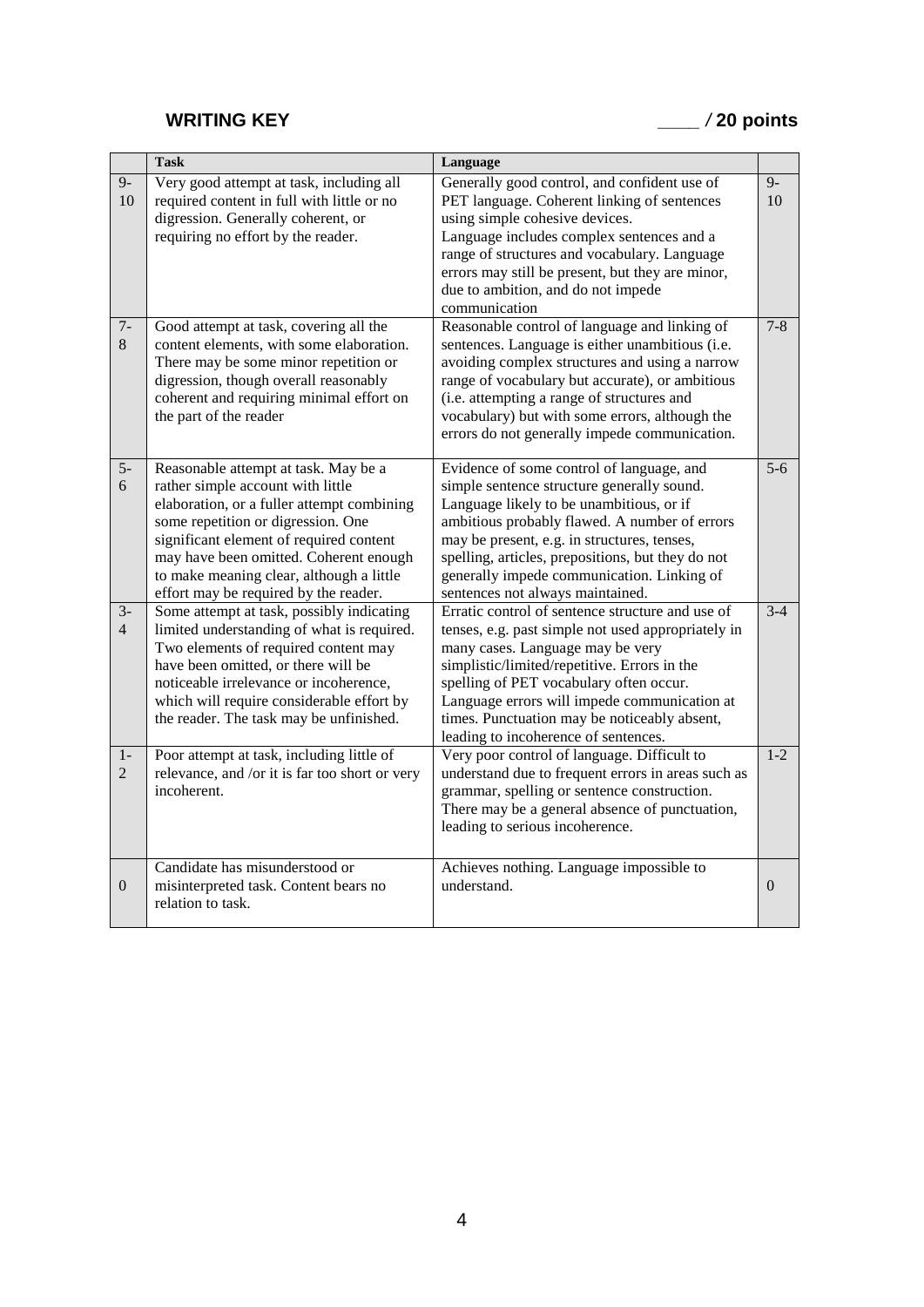#### **TRANSCRIPT OF THE RECORDINGS**

#### *Part 1*

You will hear a woman talking about tours of historical houses in the south of England. For each question, fill in the missing information in the numbered space. You now have 20 seconds to look at part 1.

Now we are ready to start. Listen carefully. You will hear the recording twice.

Good afternoon. I'm going to tell you about the three tours we are currently organizing to historic houses in southern England. Mysteries surrounds the exact origins of South Elmham House. Although it is known to date back to the 13<sup>th</sup> century when it was built by the bishops of Norwich, it was remodelled by several rich Lords in the 16<sup>th</sup> century.

It also contains some of the oldest wall paintings in the country which suggests a very wealthy family once lived here. On the grounds there is also the ruins of a small Norman church.

Tours include walking through the deer park to the church and start at 2pm. They cost £12 including tea, coffee and cakes. A mid-day meal can also be booked.

Haughley Hall was built in the late 14<sup>th</sup> century just outside a ruined Norman castle. It was updated and added to in the 18<sup>th</sup> century. King Henry II once owned the house and its current owner is a Lord. It includes secret hiding places in the walls and two tunnels which are now bricked up and a three-acre garden. Tours start both at 11:30 and 2pm and cost either £15 with a traditional lunch or £12 with tea. Groups are also welcome.

 $12<sup>th</sup>$  century Bedfield House is deep in the countryside and belonged to the church until the mid-15<sup>th</sup> century when the modern house was built. It was surrounded by a river or moat and inside the building the painted surfaces and plastered ceilings have anti-witchcraft symbols. Five bridges connect the beautiful 5-acres gardens. Tours take place at 10:30 and 2:30 and cost £13.50 which includes tea, coffee and cakes. Groups are welcome.

Now listen again.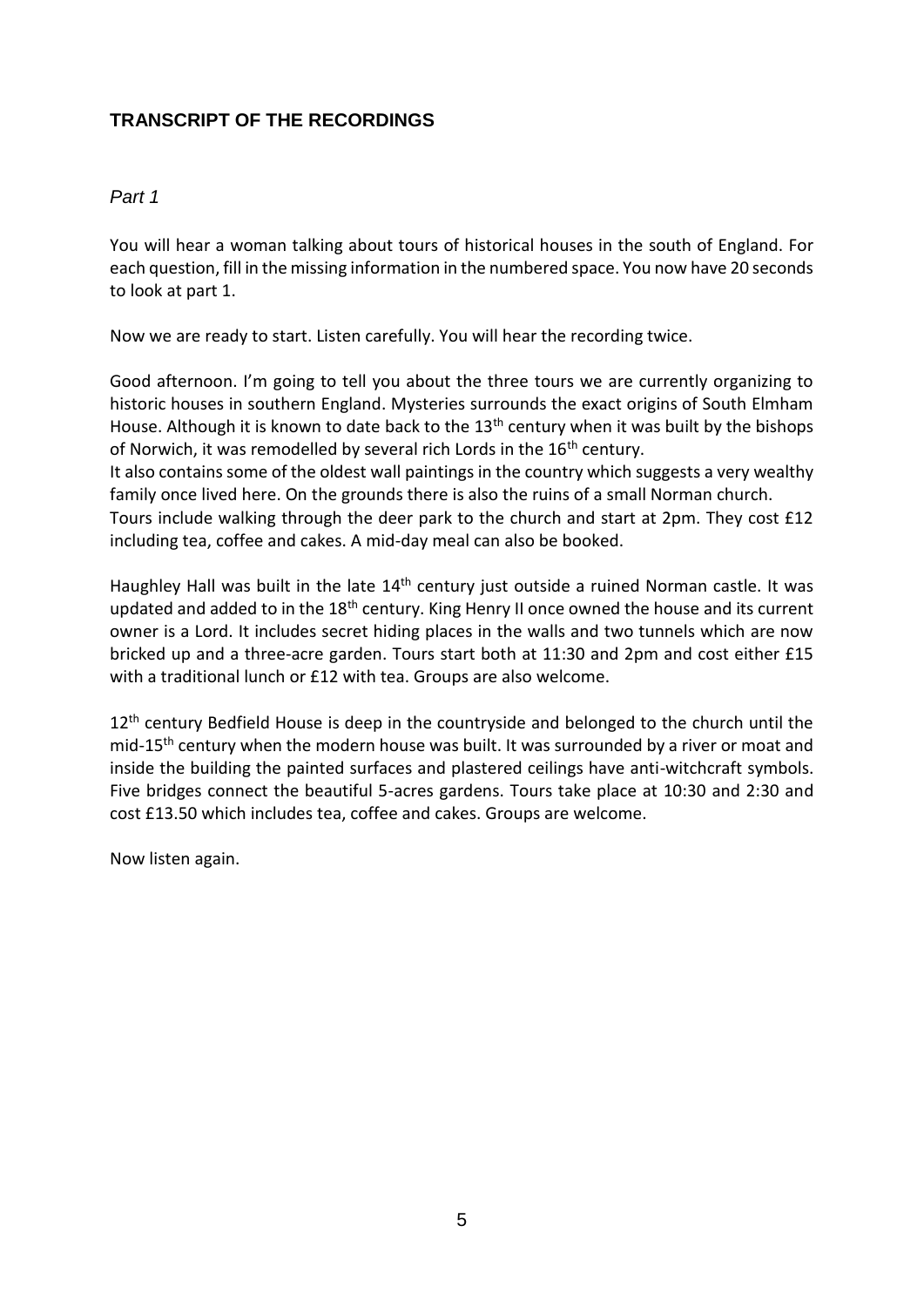#### *Part 2*

You'll hear a man talking about a new community centre that is about to open. For each question, put a tick in the correct box. You now have 45 seconds to look at the questions for part two.

Now we are ready to start. Listen carefully. You will hear the recording twice.

And finally on the local report a word about the new community centre that opens on Saturday thanks to financial help from the council and a lot of kind volunteers. There is something for everyone at the centre and that's the message that I'd like to get across to you today. We want people of all ages to come along and enjoy the facilities. Now there are many community centres up and down the country but ours stands out from the rest for many reasons.

Firstly, the building itself is quite special. It used to be an old mansion belonging to the Hallworth family in the early 1900. It has been lovingly converted to suit its new role as a community centre. With brand new flooring in the gym and complete redecoration right through. Now the gym is fully equipped with the latest machines for building up muscles and burning up those extra calories. As well as the regular fitness instructors, we have a fully qualified physiotherapist who will be in every Friday morning. Her name is Sally and she can help with anything from sports injuries to post operation recovery. So any of you more mature members of the community who have been lucky enough to have a new hip or a new knee, Sally's your woman.

Also for the elderly, there will be a tea dance on Wednesday afternoons, Bingo on Monday and every now and then a visiting speaker who will give a talk on something of general interest. There will also be a career guidance speaker once a month for those who are about to leave school or college. The resident youth counsellor, John, will be at the centre on Monday, Wednesday and Friday afternoons from 4-6pm. John can help with specific problems or just be there if you need someone to chat to. John is particularly well qualified on giving advice concerning higher or further education  $-$  and that advice is not exclusive for the youngsters. Who knows? You may have retired and want to start a part-time degree?

And last but not least, let's not forget all you mums with toddlers. Playgroup runs every day Monday to Friday 8:00-1:30. You can leave your little ones in the capable hands of our playgroup leaders and assistants or you are welcome to stay too and have a cup of tea and a chat and generally join in. Well I hope you all make full use of the centre and support it as much as you can.

Now listen again.